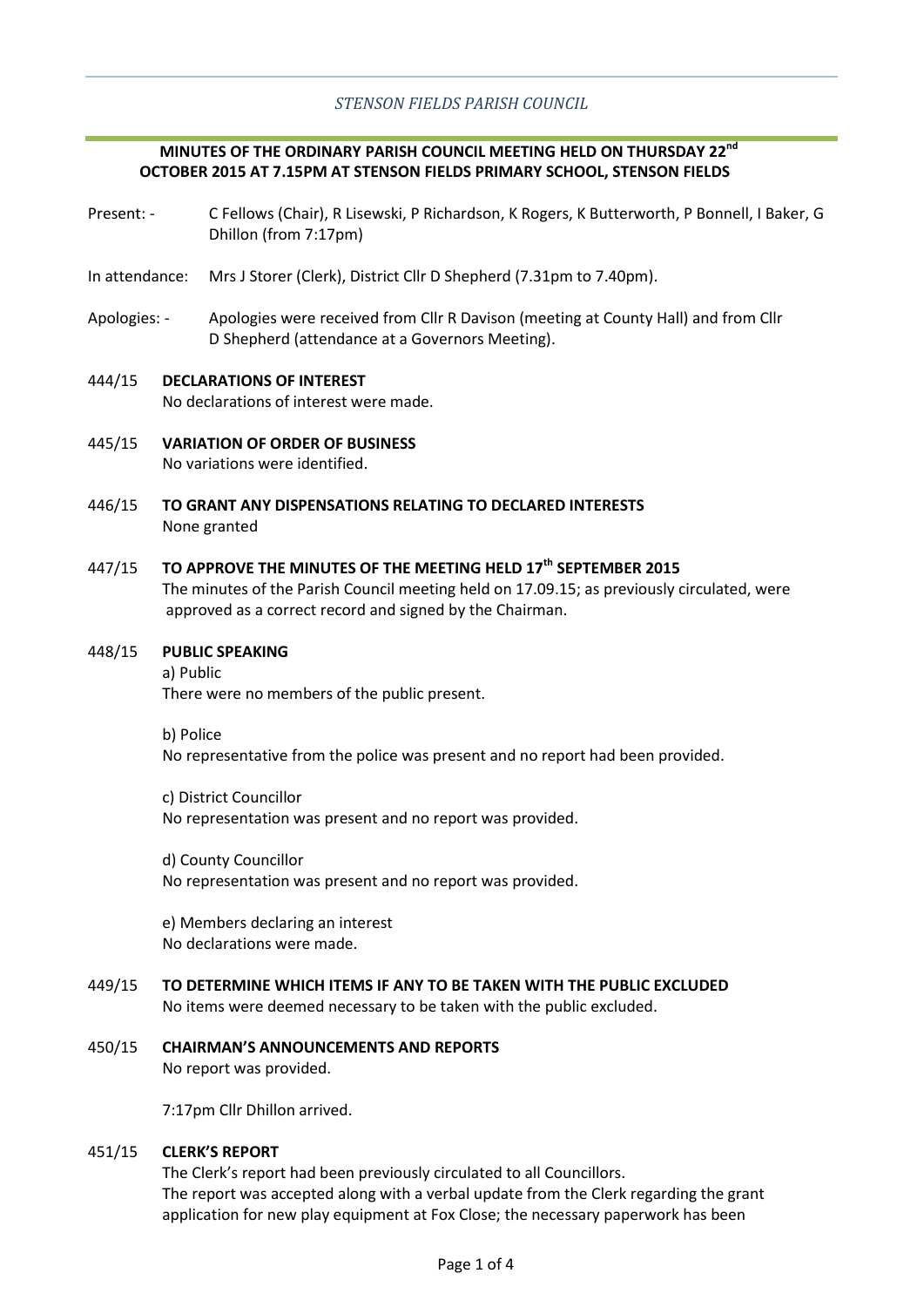completed and an order can be placed. A discussion took place about the exact location of the new play equipment and any implications it may have for the mowing of the area and the cutting of the hedge.

**RESOLVED: to arrange a meeting with the contractor and SDDC to agree the location of the play equipment so that any maintenance of the public open space is not compromised by the installation of play equipment.**

The Clerk sought clarification as to the ownership of the litter bins on the link paths at Fox Close. These litters bins continuously overflow and requests to SDDC to install larger bins has resulted in SDDC advising that the bins belong to the Parish Council, who in turn can fund the larger bin. With the clarification that the bins are in the ownership of SDDC; the Clerk will contact SDDC requesting that it upgrades the size of its bins to prevent the littering which occurs at this particular area.

#### 452/15 **CORRESPONDENCE**

- 1. DALC various circulars
- 2. SDDC Open Spaces consultation (deadline  $11<sup>th</sup>$  October 2015)
- 3. DCC Equality Impact Questionnaire (deadline 2<sup>nd</sup> October 2015)
- 4. SDDC Invitation to the Chair's Civic Service
- 5. DCC Notification of DCC & Parish Council Liaison Forum 23<sup>rd</sup> November 2015 between 6-8pm
- 6. SDDC Sustainability Appraisal Update October 2015 consultation (between  $13<sup>th</sup>$  October and 24<sup>th</sup> November 2015)
- 7. SDDC Notification of Grow Wild Spaces Grants

All items of correspondence was noted. No actions are to be taken on any item.

#### 453/15 **FINANCE**

a) Accounts for payment

| Cheque No Payee & Description                               | £       |
|-------------------------------------------------------------|---------|
| Cllr Fellows - Chair's allowance                            | 25.69   |
| Mrs J Storer - Clerk's expenses                             | 23.59   |
| DCC - Room hire 2014/15                                     | 691.83  |
| 1938 - 1943 October Salary payments                         | 606.60  |
| Tarmac - Third party contribution<br>For the play equipment | 1100.53 |
|                                                             |         |

b) To consider any amendments to the Risk Assessments There were no amendments made to the risk assessments

c) To receive the financial report for the period to  $30<sup>th</sup>$  September 2015

The Clerk had previously circulated a financial report on the actual to budget position of the first six months of the year.

**RESOLVED to accept the report and to note the comments raised by in the Clerk's financial report.**

#### 454/15 **PLANNING**

**Applications** No applications have been received.

7:31pm Cllr Shepherd arrived.

RESOLVED to suspend Standing Orders to enable Cllr Shepherd to address the meeting. Cllr Shepherd distributed a written report to those in attendance and provided some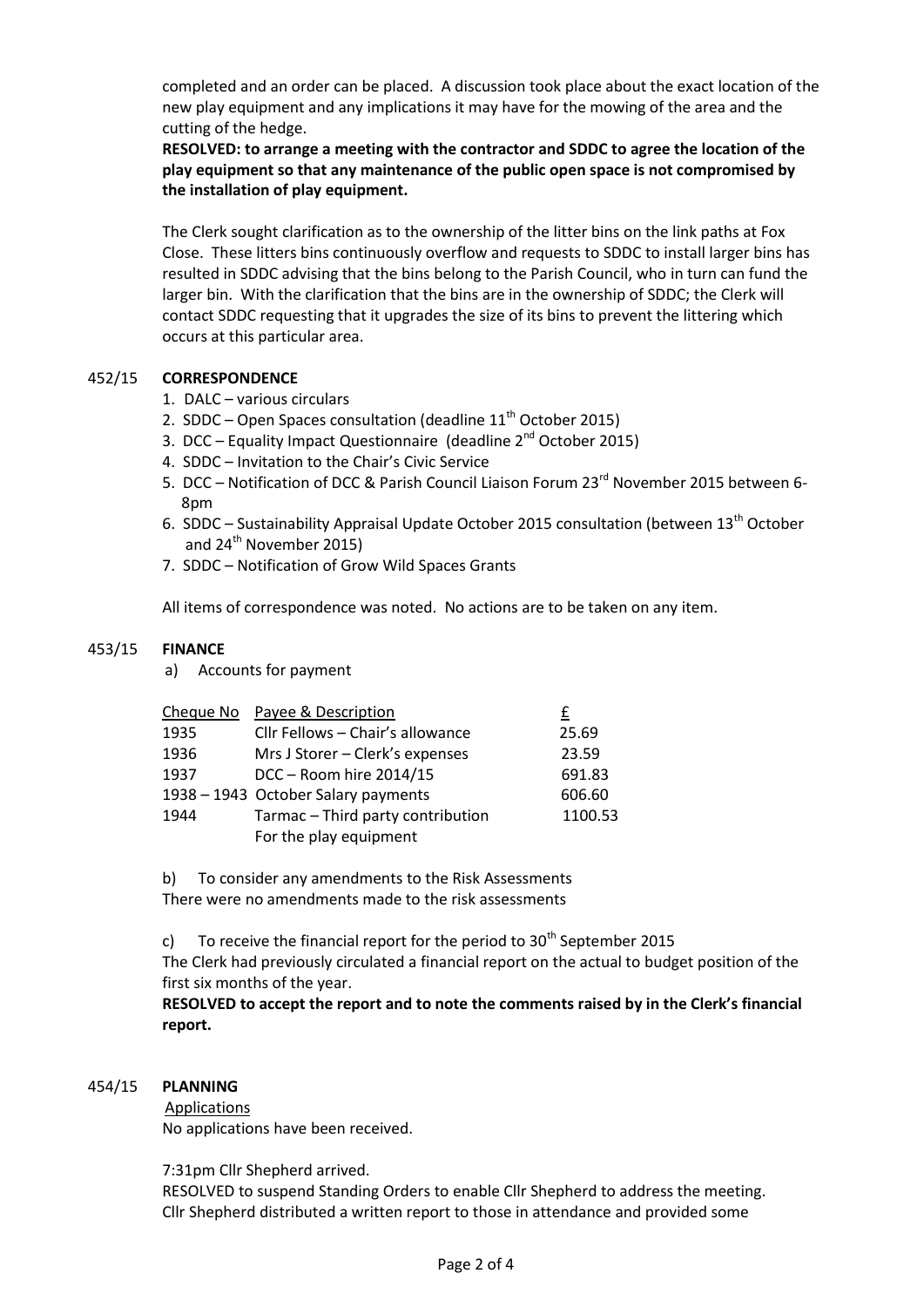clarification on its contents. He made a suggestion that as there will be major housing developments occurring in the Parish, a Liaison Committee could be established with membership from the Parish Council, the District Council and any developer; this will it is hoped, prevent a repetition of the problems being experienced during the building of Saxongate.

Cllr Shepherd informed the meeting that the boundary review is still in abeyance at SDDC. 7:40pm Cllr Shepherd left the meeting.

The Chair returned to Standing Orders.

# **RESOLVED: Cllr Baker and Cllr Bonnell will be part of any Liaison Committee which is established to work with the developers.**

A large rear extension is taking place at 2 Glendon Road but no planning permission can be identified allowing for the works to take place.

## **RESOLVED the Clerk will make enquiries with the Planning Dept as to whether permission has been granted and what the conditions are.**

The Clerk reported on her attendance at the SDDC Scrutiny Committee meeting held  $21<sup>st</sup>$ October 2015, where burial provisions across the district was discussed. This meeting heard that burial provision is classified as Public Open Space (POS) and whilst previously priorities had been given to recreational POS when significant planning applications were granted, priorities may change in the future to the provision of burial areas.

## **POLICE ISSUES/ SPEED LIMITS/ ROAD SAFETY**

- 455/15 a) Several reports were exchanged of speeding vehicles being sighted around the area.
	- b) Cllr Lisewski reported that on a recent walk around the Fox Close area, a number of discarded drug pouches were noted. The lengthsmen are to be requested to report any incidents of drugs and associated paraphernalia to the police.
	- c) At the last Safer Neighbourhood meeting, Stenson Fields was made a priority for the police to tackle drugs and anti-social behaviour.
	- d) A recent article in the Derby Telegraph of speeding vehicles on Stenson Road and the lack of a pedestrian crossing was discussed. In the article a resident made the suggestion that a petition for a pedestrian crossing is started.

Drawings from the developers of the Saxongate development were studied which clearly shows that a pedestrian crossing is to be installed and associated narrative states it is to be funded by the City and County councils. The same markings are shown on the S106 agreement, although the narrative has not been included.

**RESOLVED for the Chair to make contact with this lady; advising that a campaign for a crossing has been underway for a number of years and in the interim the Clerk will send copies of the plans/drawings to Cllrs Shepherd and Davison as a possible means pushing for the installation of a crossing point.**

- e) Cllr Butterworth reported an incident whereby screws have been deliberately forced into car tyres. Any such incidents are to be reported to the police on 101.
- f) At Cllr Shepherd's surgery, mention was again made of establishing a Neighbourhood Watch Scheme (NHW). It was noted that historically, attempts to establish a scheme were initially met with enthusiasm but this later ebbs away and the Schemes fold. **RESOLVED Cllr Bonnell and Cllr Lisewski will attend a meeting on 24th November to ascertain what is required to restart a NHW scheme in the parish.**

## **SAXONGATE**

456/15 No further discussions were held.

## **LENGTHSMAN SCHEME**

457/15 Cllr Lisewski commented that some areas of the parish were looking a little unkempt but acknowledged that there is a large area to maintain with only 2 members of ground staff.